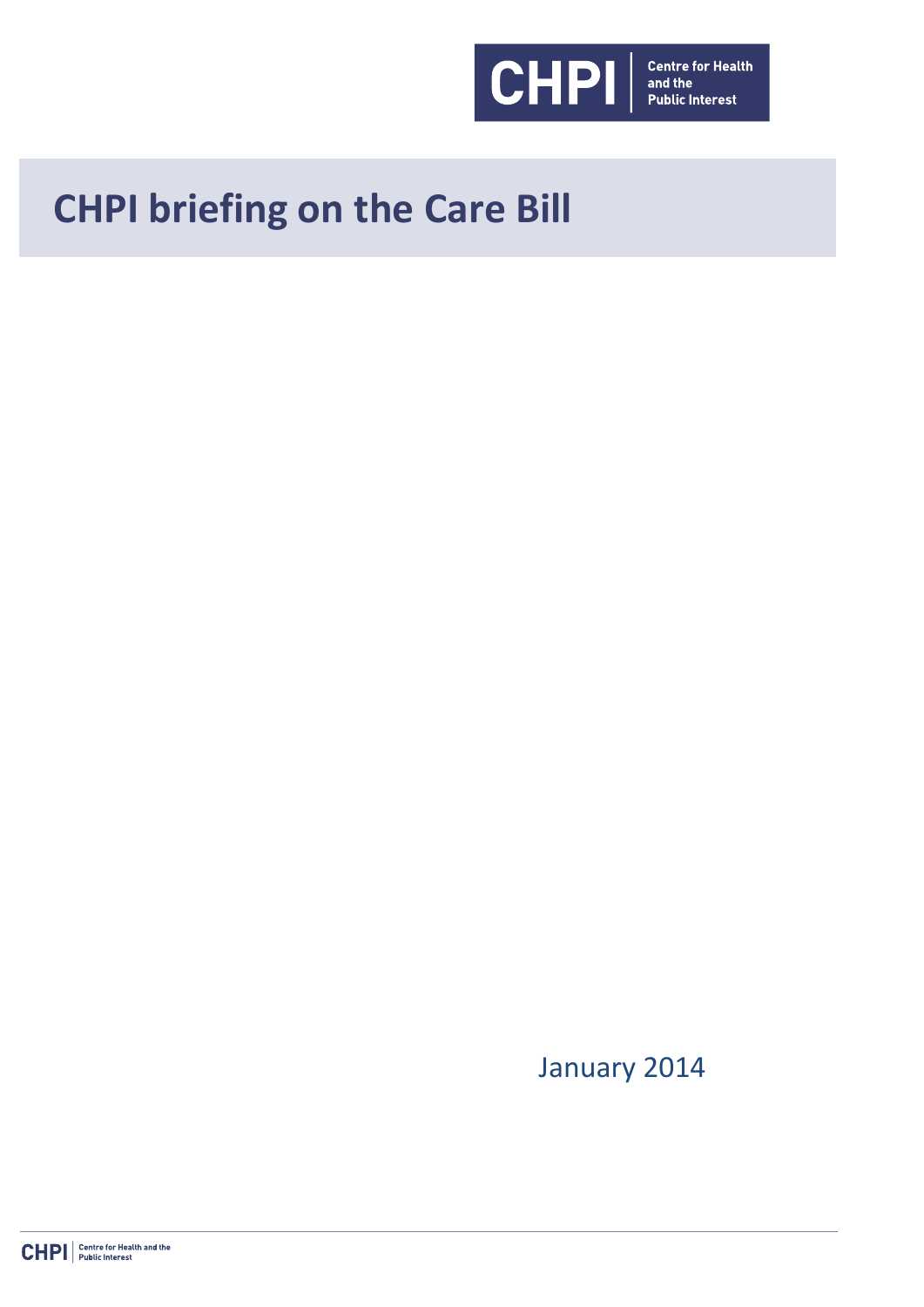# **About CHPI**

The Centre for Health and the Public Interest is a new, independent health and social care policy think-tank established in 2013. It aims to disseminate research to policy makers, health experts and the media and inform the public, setting out a view of health and social care policy in the UK in keeping with the founding principles of the NHS. So far the Centre has published reports on healthcare fraud in the new NHS, lessons from social care markets in England, health and social care integration,; personal budgets, mental health services, and pandemic flu preparedness.

www.chpi.org.uk

<u>. . . . . . . . . . . . . . . . .</u>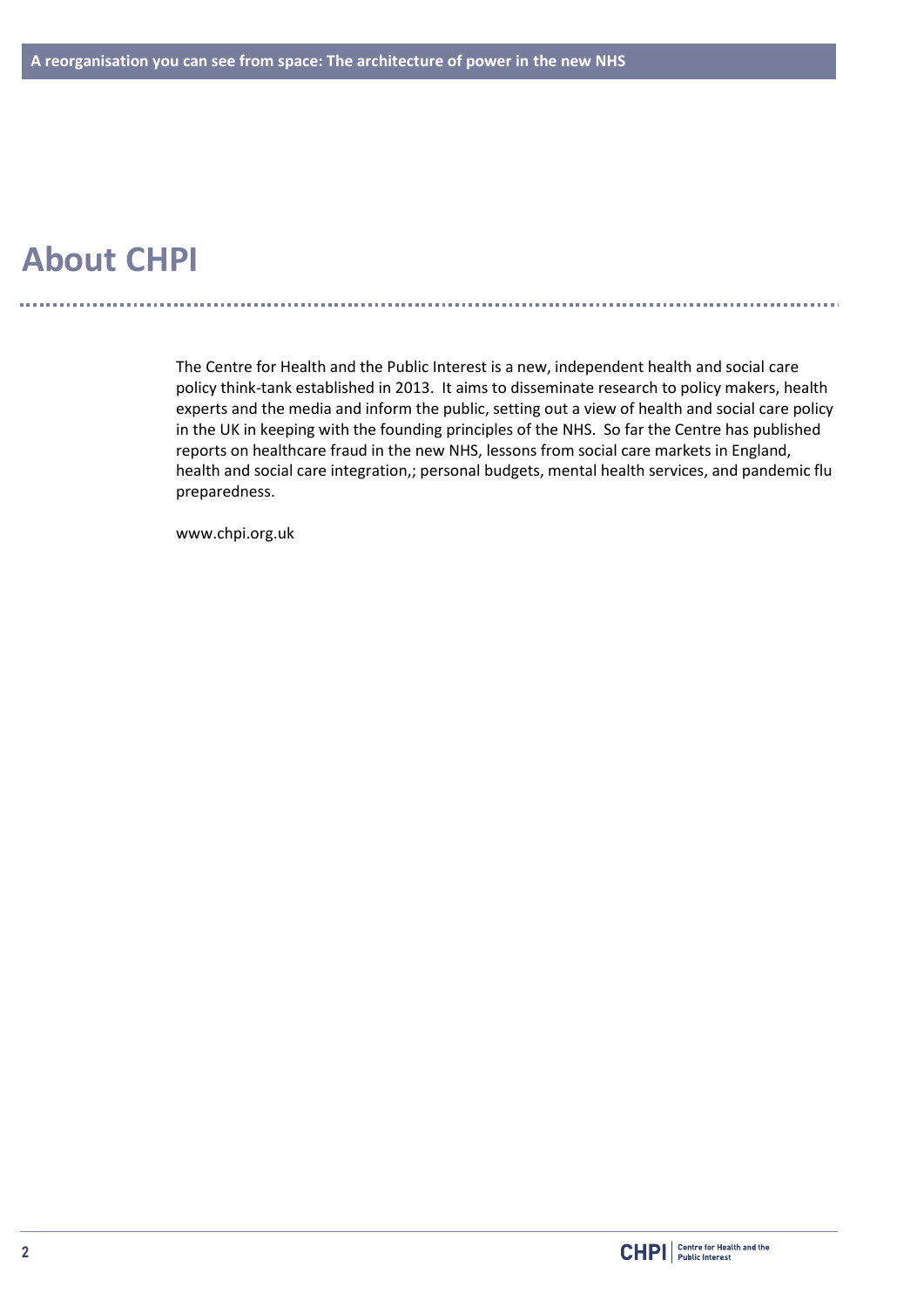## *Introduction*

1. The CHPI's analysis of the prospects for healthcare fraud in the new NHS and the lessons from social care markets in England, both published in 2013, identified 3 specific aspects of the Care Bill which require further consideration as the Bill is debated in the House of Commons. These are the Clauses within the Bill which seek to deal with particular aspects of market failure in health and social care:

- Preventing 15-minute care slots for recipients of home care services, and dealing with the lack of training and poor terms and conditions of social care workers (Clause 5);

- Dealing with the failure of a major provider of residential or domiciliary care - the "market oversight" powers granted to CQC (Clauses 49 – 58);

- Dealing with providers providing "false or misleading information" to regulators and the NHS – an opportunity to deal with the likely rise in health care fraud in the new NHS market (Clauses 90 -92).

## **Clauses designed to prevent "15-minute care slots" and to improve the terms and conditions of the social care workforce. (Clause 5)**

2. In 2013 the Leonard Cheshire foundation found that a significant number of people in receipt of local authority-funded home care services were receiving their care in 15-minute slots. Concerns were also raised during the debate on the Bill in the House of Lords about care workers working without proper training. Social care workers often receive pay below the minimum wage and a significant proportion – more than half of all home care workers, according to Skills for Care – are operating on 'zero hours contracts'<sup>1</sup>. The estimated 1.4 million care workers in England are unregulated by any professional body and, according to Skills for Care, fewer than half have completed a basic NVQ2 level qualification. Thirty per cent have apparently not completed any basic induction training. Many of these issues and other aspects of the operation of social care markets were covered in CHPI's 2013 report on social care markets<sup>2</sup>.

3. During the consideration of the Bill in the Lords the government tabled two amendments to the duties imposed on local authorities when commissioning social care services in order to address these aspects of market failure:

Clause 5 (2) (f) was introduced to deal with zero contract hours and poor training and conditions for care workers. This places a duty on local authorities to have regard to:

"( ) the importance of fostering a workforce whose members are able to ensure the delivery of high quality services (because, for example, they have relevant skills and appropriate working conditions)."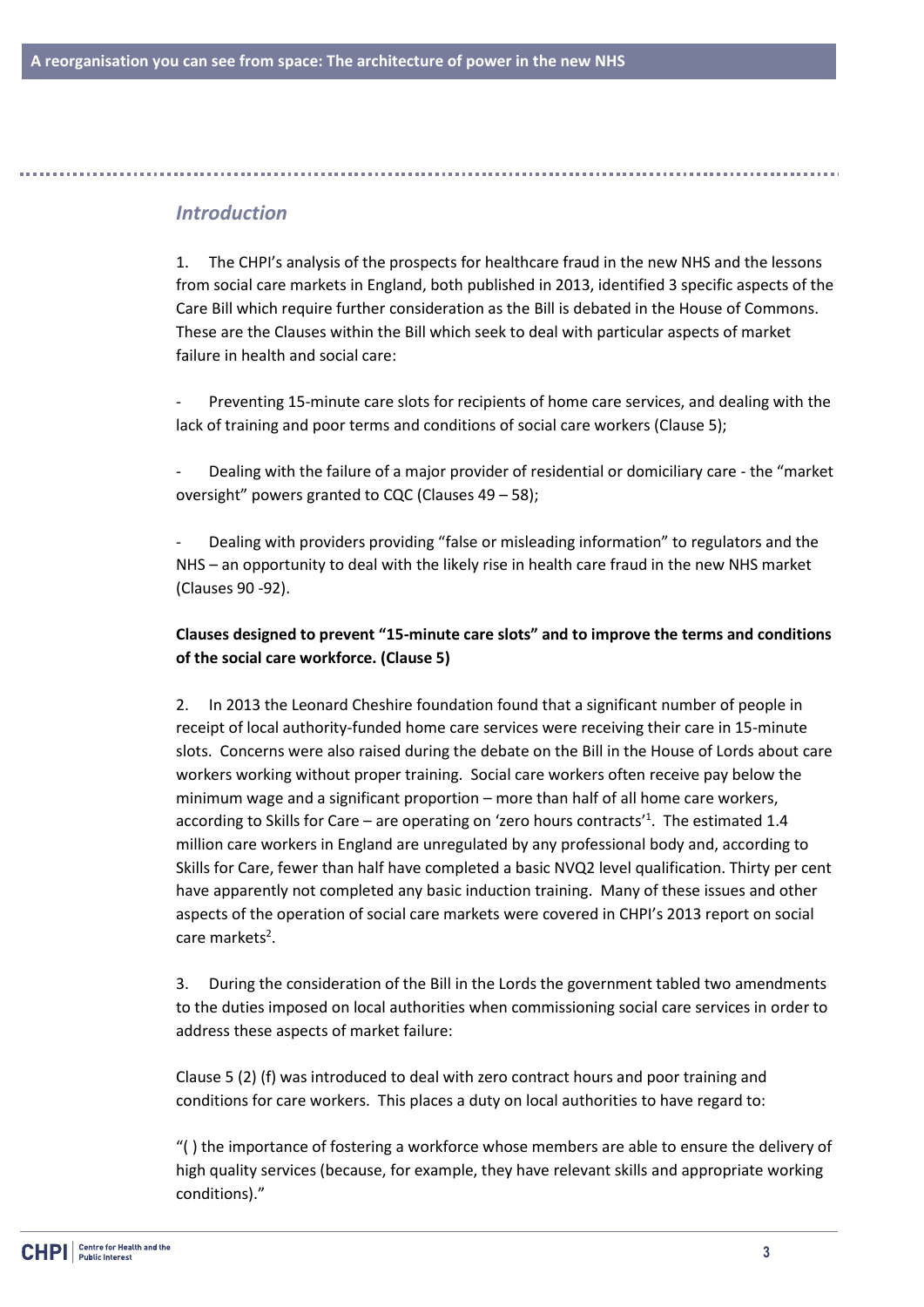Clause 5 (4) was introduced to deal with the issue of 15-minute care slots. This places the following duty on local authorities:

"( ) In arranging for the provision by persons other than it of services for meeting care and support needs, a local authority must have regard to the importance of promoting the wellbeing of adults in its area with needs for care and support and the well-being of carers in its area."

4. By introducing these legal duties on local authorities when commissioning social care the government considers that many of the negative consequences of the social care market which have arisen over the past 2 decades will be addressed.

5. However, these provisions seek to deal with the poor commissioning practices of local authorities, rather than the practices of care providers themselves. Whilst the Bill does not currently specify that the Care Quality Commission will be able to review whether local authorities are meeting these duties, there were suggestions by the government spokesperson in the Lords (Earl Howe) that CQC will have the powers to conduct "thematic reviews" of local authority commissioning practices<sup>3</sup>. If so the CQC would, amongst its many other responsibilities, be required to assess whether local authorities are contracting for care services which are in 15-minute slots or whether care workers are being paid below minimum wage or on zero-hours contracts or are not receiving adequate training.

Issues for further consideration:

6. It has been noted that one of the main reasons why local authorities are commissioning care in 15-minute slots and from providers who pay the minimum wage and below is because of the reductions in their budgets – local authorities have reduced their care budgets by  $£2.68$ billion over the past 3 years, despite rising need<sup>4</sup>.

7. Even if the CQC is granted the powers to assess how local authorities commission social care it is unclear whether this will prevent the practices from occurring. Often requirements such as those contained within Clause 5 have little or no impact beyond their declaratory intent. For example, under the Health and Social Care Act 2008 the Care Quality Commission had the duty "to protect and promote the health, safety and welfare of people who use health and social care services." With the general purpose of encouraging "the improvement of health and social care services". It is unclear whether this has led to increased protection for users of health and social care services since the CQC was established and these duties were imposed on it.

8. The proposed amendments from the government do nothing to address the structural problems with the care market, namely that there is an inherent tendency within competitive markets of this nature for workforce costs to be driven down as low as possible in order for providers to make a profit. In addition, low-cost provision and the rationing of care to "15 minute slots" allow local authorities to provide care to as many people as possible within constrained budgets, so there is a strong incentive for these practices to continue whilst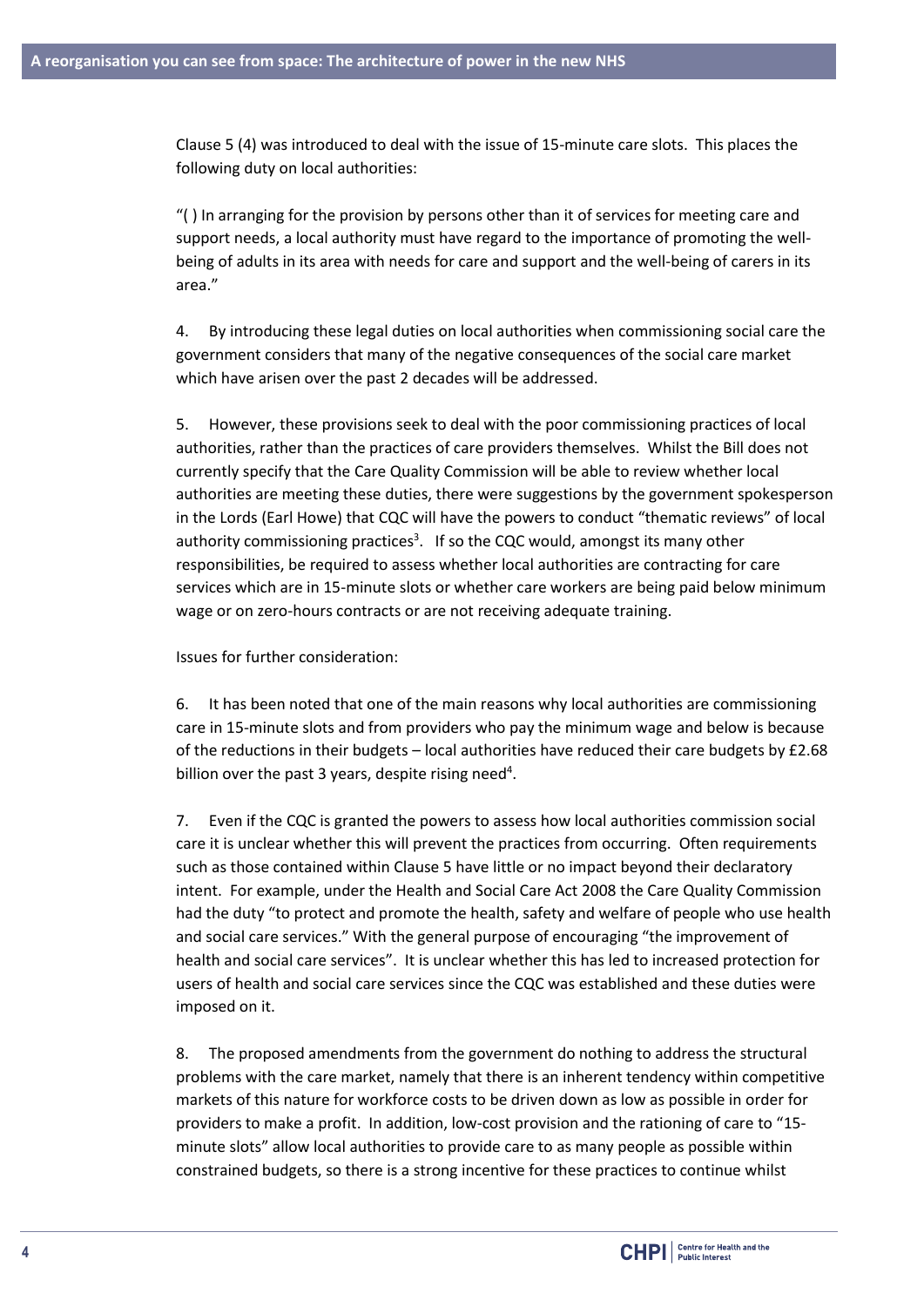resources are tight. Indeed local authorities' obligations to meet the care needs of their resident population are made clearer under Clauses 18 -20 of the Bill.

9. Therefore it is unclear how imposing a "statutory duty" on local authorities, even if this could be effectively enforced, would deal with the underlying structural problems in social care markets and the reductions in the social care budgets for local authorities. Nonetheless the government is of the view that the current Clause 5 "would make it very difficult for local authorities to commission services in 15-minute slots where doing so undermines the quality of those services.<sup>5</sup>" Further questions should be raised about how this would operate in practice.

#### **'Provider Failure' and Market Oversight Clauses 49 – 58**

10. The Market Oversight regime proposed in the Bill empowers the Care Quality Commission to assess the financial sustainability of large providers of social care services. Where the CQC has concerns about the financial sustainability of a large provider the Bill provides the CQC with powers to require that a plan is put in place to deal with any issues of financial sustainability and to require an independent person to carry out a review of the business. The CQC must also inform a local authority if it considers that a care service in it's area is likely to go out of business.

11. In addition, under these provisions of the Bill a duty is imposed on local authorities to meet the needs of any adult whose needs were being met by a registered care provider (a care home or a domiciliary care provider) which has gone out of business.

#### **Issues for further consideration:**

12. These provisions were included in the Bill as a response to the collapse of the Southern Cross care home chain in 2011, which put the care homes of some 31,000 people at risk of closing.

13. The government's own impact assessment assumes that 6 large providers will collapse over the next 10 years, potentially affecting 19,000 people<sup>6</sup>. The government is also concerned about the financing arrangements of a number of the larger care providers. In the impact assessment the government describes those corporate providers backed by private equity as being "highly leveraged and with highly complex capital structures" and also that "We are aware that many providers are carrying substantial debt, which are often structured in complex arrangements and the subject of covenant restrictions. Some of these debts will need to be refinanced over the next few years and, given the current circumstances in the wider economy, this will be challenging". It also acknowledges the risks due to consolidation; in terms of places in residential care, for example, the top twenty providers account for around 28% of the market.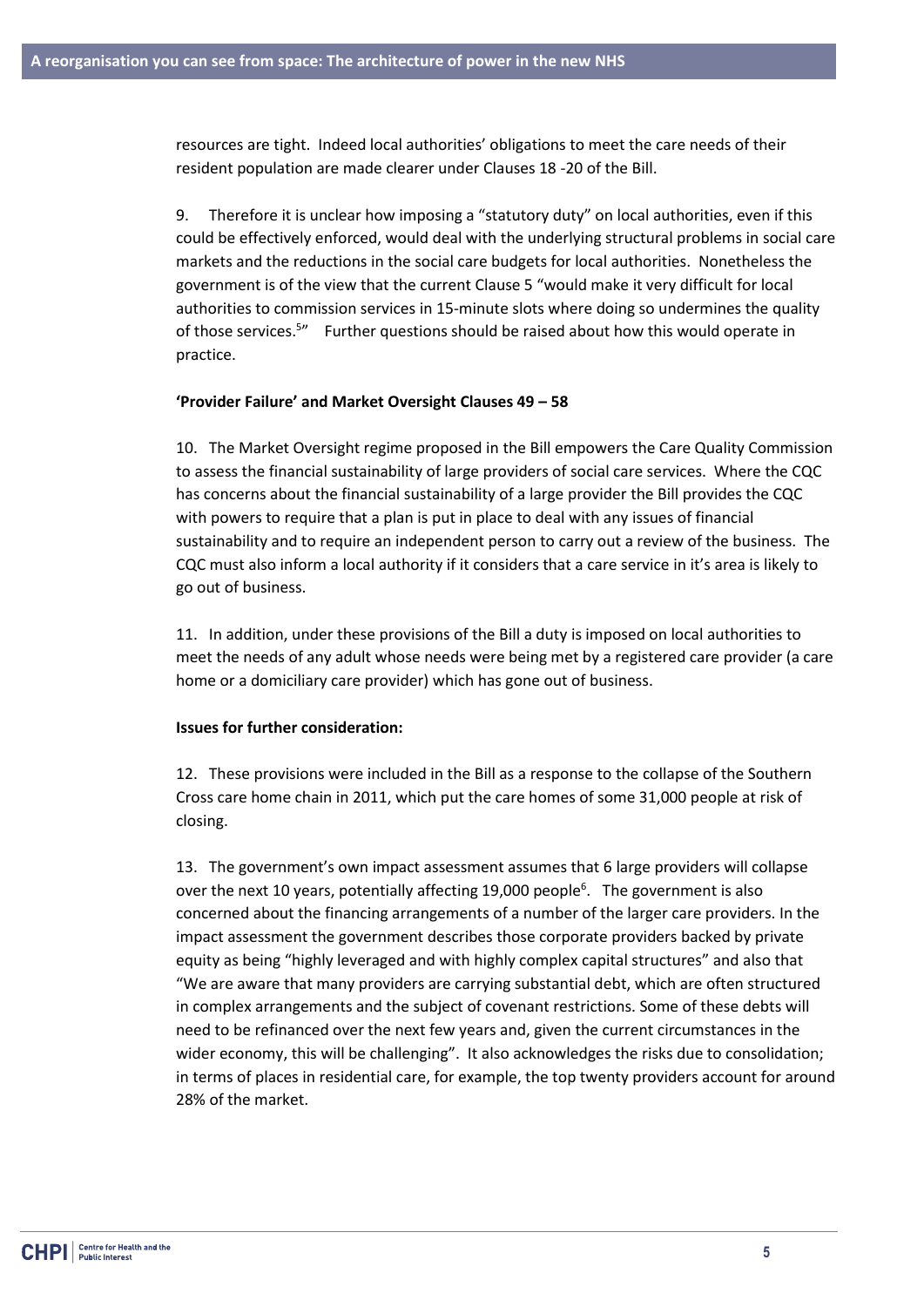14. Although no government-funded research has been carried out on the effects of care home closures on care home residents, two studies show that rapid closure has a significantly negative impact on care home residents – many of those who are transferred to new care homes die, whilst others suffer from increased "restlessness"7.

15. Moreover when private care homes are fending off financial collapse the quality of the care that they provide to residents diminishes – the facilities deteriorate, staffing levels are reduced and additional 'services' for residents such as outings or entertainment are cut back<sup>8</sup>.

16. However, despite the magnitude of the potential problem there is no provision within the current version of the Bill for the Government or the CQC to do anything to prevent the collapse of a major care homes business – it simply puts in place a financial surveillance system which will be undertaken by the Care Quality Commission, so that local authorities are forewarned of any financial difficulties which a major care provider may find itself in. The duty imposed on local authorities to look after those who were in receipt of care provider in effect provides a legal 'backstop' to deal with a major provider collapse, although it is assumed that local authorities would undertake this role anyway.

17. These are currently untested powers which have not been applied effectively in any other market, and it is not clear whether CQC has the ability or skills to take on such a role, partly due to the extremely complex nature of the financial arrangements underpinning the residential care home market, which according to Laing and Buisson is worth an estimated £12.4 billion in the UK<sup>9</sup>. Indeed, when questioned by the Health Committee about whether the CQC had the knowledge and skills to carry out such a role, the Chair of the CQC David Prior answered: "We do not have the financial skills that are required and it is highly unlikely that we would want to have them in house. These tend to be private equity companies with very complex capital structures. We will require external help to do that." $^{10}$ 

18. It is also unclear why a much more interventionist approach has been developed for providers of NHS care who get into financial difficulty, a role which will be undertaken by Monitor rather than the CQC. As Earl Howe noted in the debate on these clauses in the House of Lords, the purpose of the market oversight regime for social care providers 'is to ensure that individuals continue to receive the services they depend upon during the failure of a provider' whereas the proposed failure regime for providers of NHS care allows Monitor to 'implement a special administration to take control of the provider's affairs and directly manage the failure $11'$ . Yet the outcomes for patients and services users would not be substantially different.

19. Again, the clauses proposed by the government to manage, not prevent, a major provider collapse do nothing to deal with the structural aspects of the residential care home market which the government itself acknowledges is highly consolidated, highly leveraged and highly risky. It is unclear whether the same approach would be taken to similarly risky financial institutions providing acute hospital care and why the often older and more vulnerable people who are resident in these care homes should be more exposed to such risk.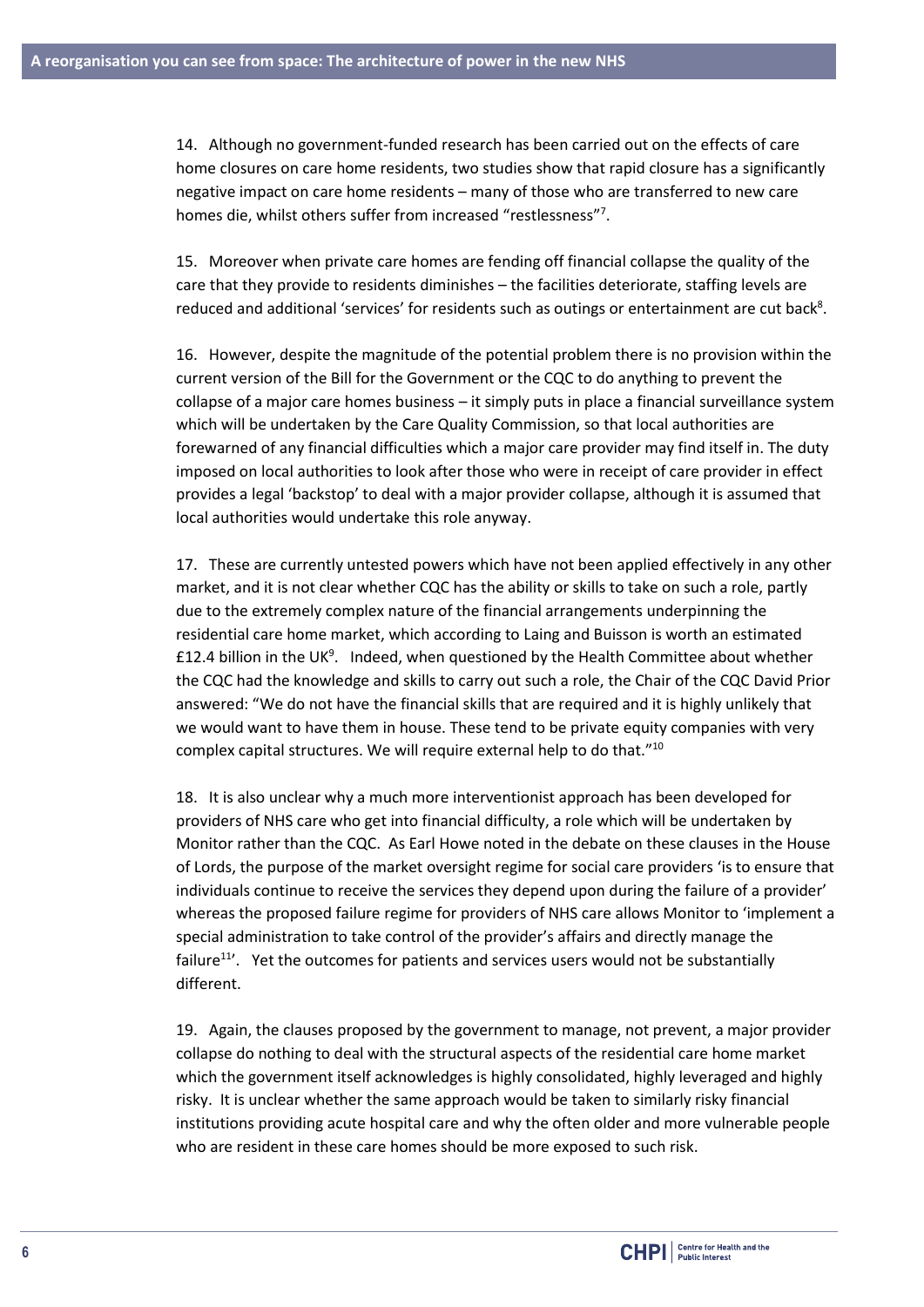#### **False and misleading information (Clauses 90 – 92)**

20. Clauses 90–92 of the Bill would make it an offence for providers of NHS care to provide false and misleading information in respect of information which they are required by law to provide. These provisions were introduced by the government following the publication of Robert Francis' report into Mid Staffordshire NHS Trust, where concerns were raised about the Trust providing accurate information to regulatory bodies.

21. Whilst these provisions are important in ensuring transparency and accountability in the provision of NHS care, they should also be considered as an important part of the tools available to government to deal with the potential for fraudulent behaviour in the new NHS market, which as the CHPI has pointed out is likely to increase as a result of the marketisation of NHS services<sup>12</sup>. This was something that the government itself acknowledged in its impact assessment on these provisions, stating that "there are incentives for providers [of NHS care] to supply false or misleading information if otherwise it indicates their service quality is poor; e.g. to preserve its reputation and avoid consequences from regulators, commissioners and service users<sup>13"</sup>

22. Instances of providers of NHS care providing misleading information have already occurred in the new NHS market. The Public Accounts Committee recently investigated the provision of Out of Hours General Practice Services in Cornwall by Serco. The company, which held a contract worth an estimated £32m – were found by the National Audit Office to have altered performance data "with the result that the performance of the out-of-hours service reported to the primary care trust was overstated $14''$ . They were found to have altered the performance data provided to the PCT on 252 occasions in 6 months in 2012, a fact which was only discovered after concerned Serco staff blew the whistle. In one instance, Serco falsely claimed that 100% of emergency callers received a face-to-face appointment within 60 minutes when in reality it was only 75%, falling short of the performance standard.

23. On the 22nd of April 2013 the Chair of the Public Accounts Committee branded Serco's behaviour as "lying and cheating". She stated that she found it 'disgraceful that Serco staff fiddled the figures on an astonishing 252 occasions between January and June 2012. This tampering presented a false, much rosier picture of its poor performance' […] She went on to say that 'the PCT must be ready to penalise false reporting and services that fall short of essential standards<sup>15</sup>.'

24. Yet no sanction has been imposed on Serco for their behaviour and, other than a dent to its reputation, it has suffered no penalty.

25. In the context of Clauses 90-92 of the Care Bill it is important to note that the government only intends these provisions to apply to providers of secondary acute care (hospitals), so that they would not cover instances of fraudulent behaviour like that carried out by Serco or any other "Out of Hours" provider of NHS care, or any other provider of non-secondary care such as community services, which are currently being outsourced to the private sector<sup>16</sup>.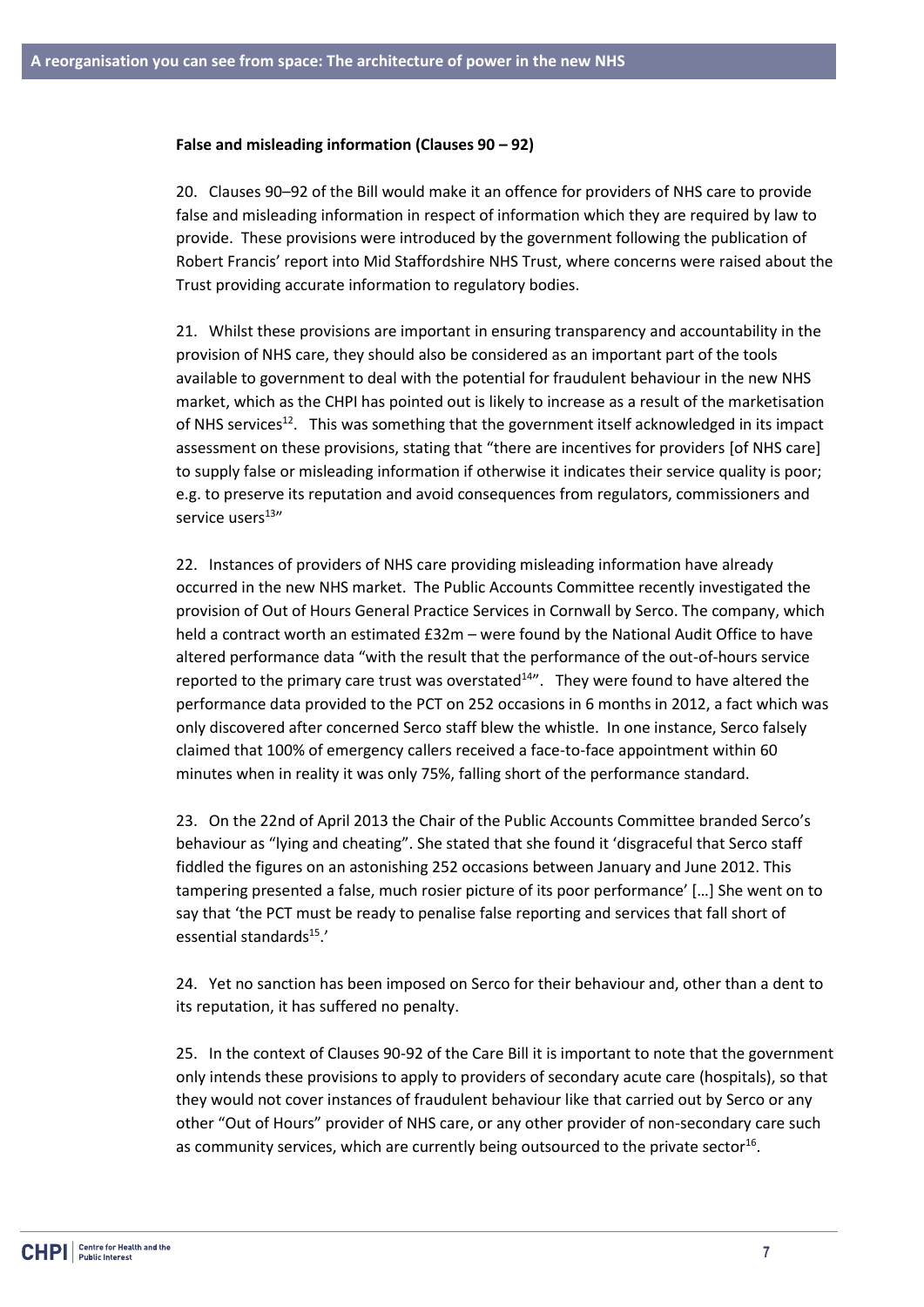### **Issues for further consideration:**

26. Given the absence of sanctions imposed on Serco for providing false and misleading information it is unclear why the government intends that Clauses 90 – 92 of the Bill should only apply to providers of NHS secondary acute care. As the Public Accounts Committee has found the opportunities for fraudulent behaviour apply across the new NHS market and consideration should be given to extending the coverage of these provisions to all providers of NHS care.